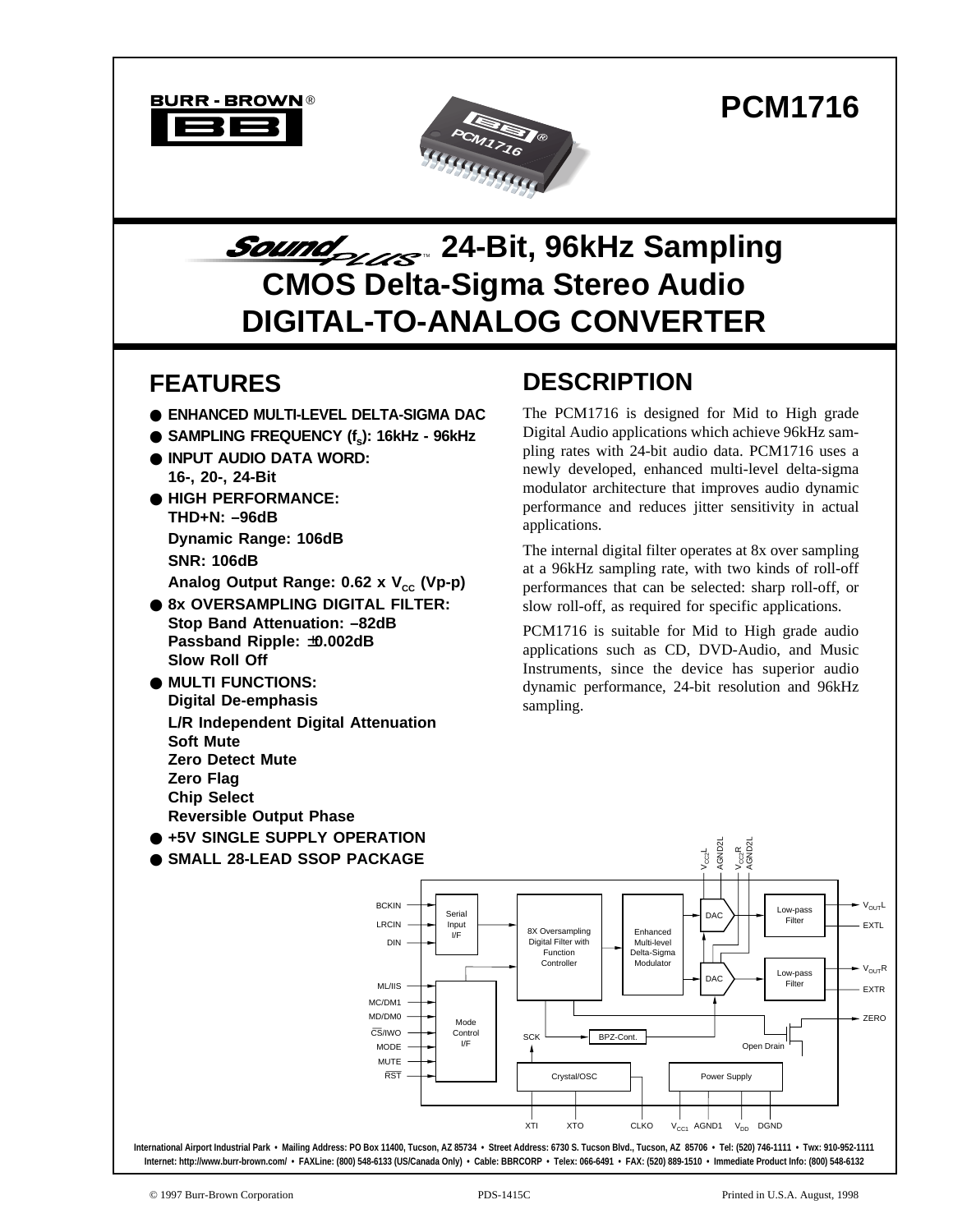## **SPECIFICATIONS**

All specifications at +25°C, +V<sub>CC</sub> = +V<sub>DD</sub> = +5V,  $f_S$  = 44.1kHz, and 24-bit input data, SYSCLK = 384f<sub>S</sub>, unless otherwise noted.

|                                                                                                                                                               |                                                                                                  | <b>PCM1716</b>                  |                                                                                              |                                    |                              |
|---------------------------------------------------------------------------------------------------------------------------------------------------------------|--------------------------------------------------------------------------------------------------|---------------------------------|----------------------------------------------------------------------------------------------|------------------------------------|------------------------------|
| <b>PARAMETER</b>                                                                                                                                              | <b>CONDITIONS</b>                                                                                | <b>TYP</b><br><b>MIN</b><br>MAX |                                                                                              | <b>UNITS</b>                       |                              |
| <b>RESOLUTION</b>                                                                                                                                             |                                                                                                  |                                 | 24                                                                                           |                                    | <b>Bits</b>                  |
| <b>DATA FORMAT</b><br>Audio Data Interface Format<br>Data Bit Length<br>Audio Data Format<br>Sampling Frequency (fs)<br>System Clock Frequency <sup>(1)</sup> |                                                                                                  | 16                              | Standard/I <sup>2</sup> S<br>16/20/24 Selectable<br>MSB First, 2's Comp<br>256/384/512/768fs | 96                                 | kHz                          |
| DIGITAL INPUT/OUTPUT LOGIC LEVEL                                                                                                                              |                                                                                                  |                                 |                                                                                              |                                    |                              |
| Input Logic Level<br>$V_{\text{IH}}$<br>$V_{IL}$<br>Output Logic Level (CLKO) V <sub>OH</sub><br>$V_{OL}$                                                     | $I_{OH} = 2mA$<br>$I_{OL} = 4mA$                                                                 | 2.0<br>4.5                      |                                                                                              | 0.8<br>0.5                         | V<br>$\vee$<br>$\vee$<br>V   |
| <b>CLKO PERFORMANCE(2)</b><br>Output Rise Time<br>Output Fall Time<br>Output Duty Cycle                                                                       | 20 ~ 80% $V_{DD}$ , 10pF<br>80 ~ 20% $V_{DD}$ , 10pF<br>10pF Load                                |                                 | 5.5<br>4<br>37                                                                               |                                    | ns<br>ns<br>℅                |
| DYNAMIC PERFORMANCE <sup>(3)</sup> (24-Bit Data)<br>THD+N<br>$V_{\Omega} = 0dB$<br>$V_0 = -60dB$                                                              | $f_S = 44.1$ kHz<br>$f_s = 96kHz$<br>$f_s = 44.1$ kHz                                            |                                 | $-97$<br>$-94$<br>$-42$                                                                      | $-90$                              | dB<br>dB<br>dB               |
| Dynamic Range<br>Signal-to-Noise Ratio <sup>(4)</sup>                                                                                                         | $f_S = 44.1$ kHz EIAJ A-weighted<br>$f_S = 96kHz$ A-weighted<br>$f_S = 44.1$ kHz EIAJ A-weighted | 98<br>98                        | 106<br>103<br>106                                                                            |                                    | dB<br>dB<br>dB               |
| <b>Channel Separation</b>                                                                                                                                     | $f_S = 96kHz$ A-weighted<br>$f_S = 44.1$ kHz<br>$f_S = 96k$ Hz                                   | 96                              | 103<br>102<br>101                                                                            |                                    | dB<br>dB<br>dB               |
| DYNAMIC PERFORMANCE <sup>(3)</sup> (16-Bit Data)<br>THD+N<br>$V_{\Omega} = 0dB$                                                                               | $f_S = 44.1$ kHz                                                                                 |                                 | $-94$                                                                                        |                                    | dB                           |
| Dynamic Range                                                                                                                                                 | $f_S = 96k$ Hz<br>$f_S = 44.1$ kHz EIAJ A-weighted<br>$f_S = 96kHz$ A-weighted                   |                                 | $-92$<br>98<br>97                                                                            |                                    | dB<br>dB<br>dB               |
| DC ACCURACY<br>Gain Error<br>Gain Mismatch: Channel-to-Channel<br>Bipolar Zero Error                                                                          | $V_{O} = 0.5V_{CC}$ at Bipolar Zero                                                              |                                 | ±1.0<br>±1.0<br>±30                                                                          | ±3.0<br>±3.0<br>±60                | % of FSR<br>% of FSR<br>mV   |
| <b>ANALOG OUTPUT</b><br>Output Voltage<br>Center Voltage<br>Load Impedance                                                                                    | Full Scale (0dB)<br>AC Load                                                                      | 5                               | $0.62$ $V_{CC}$<br>$0.5 V_{CC}$                                                              |                                    | Vp-p<br>V<br>kΩ              |
| <b>DIGITAL FILTER PERFORMANCE</b><br>Filter Characteristics 1<br>(Sharp Roll-Off)<br>Passband<br>Stopband<br>Passband Ripple<br>Stopband Attenuation          | ±0.002dB<br>$-3dB$<br>Stop Band = $0.546f_S$                                                     | $0.546f_S$<br>$-75$             |                                                                                              | $0.454f_S$<br>$0.490f_S$<br>±0.002 | dB<br>dB                     |
| <b>Filter Characteristics 2</b><br>(Slow Roll-Off)<br>Passband                                                                                                | Stop Band = $0.567f_s$<br>±0.002dB<br>$-3dB$                                                     | $-82$                           |                                                                                              | $0.274f_S$<br>$0.454f_S$           | dB                           |
| Stopband<br>Passband Ripple<br>Stopband Attenuation<br>Delay Time<br>De-emphasis Error                                                                        | Stopband = $0.732f_S$                                                                            | $0.732f_S$<br>$-82$             | $30/f_S$                                                                                     | $\pm 0.002$<br>±0.1                | dB<br>dB<br>sec<br>dB        |
| <b>INTERNAL ANALOG FILTER</b><br>-3dB Bandwidth<br>Passband Response                                                                                          | $f = 20kHz$                                                                                      |                                 | 100<br>$-0.16$                                                                               |                                    | kHz<br>dB                    |
| <b>POWER SUPPLY REQUIREMENTS</b><br>Voltage Range<br>Supply Current: I <sub>CC</sub> +I <sub>DD</sub><br>Power Dissipation                                    | $V_{DD}$ , $V_{CC}$<br>$f_S = 44.1$ kHz<br>$f_S = 96k$ Hz<br>$f_S = 44.1$ kHz<br>$f_S = 96k$ Hz  | 4.5                             | 5<br>32<br>45<br>160<br>225                                                                  | 5.5<br>45<br>225                   | VDC.<br>mA<br>mA<br>mW<br>mW |
| <b>TEMPERATURE RANGE</b><br>Operation<br>Storage                                                                                                              |                                                                                                  | $-25$<br>$-55$                  |                                                                                              | $+85$<br>$+100$                    | $^{\circ}$ C<br>°C           |

NOTES: (1) Refer section of system clock. (2) External buffer is recommended. (3) Dynamic performance specs are tested with 20kHz low pass filter and THD+N specs are tested with 30kHz LPF, 400Hz HPF, Average Mode. (4) SNR is tested at internally infinity zero detection off.

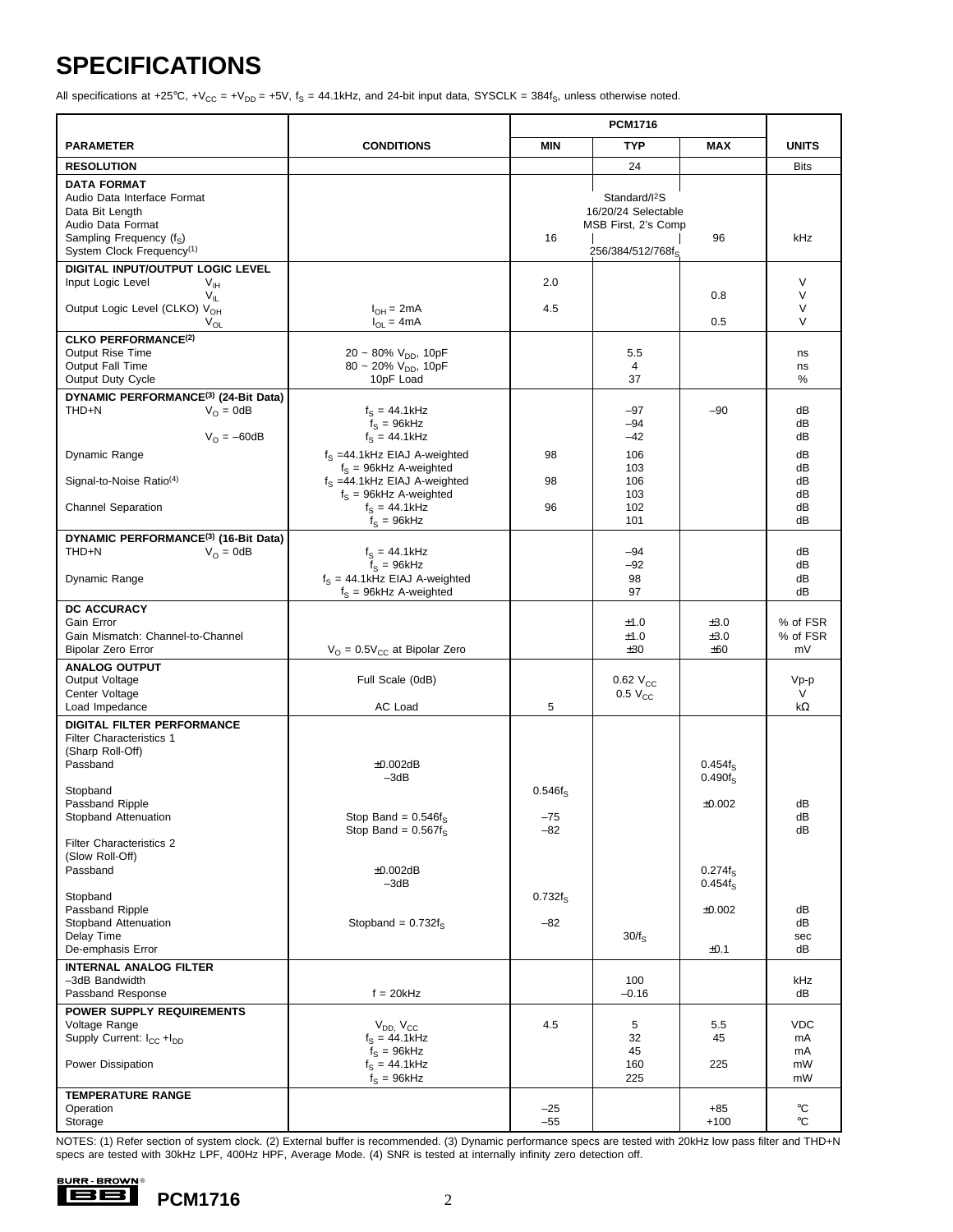#### **PIN CONFIGURATION PIN ASSIGNMENTS**



#### **PACKAGE INFORMATION**

| <b>PRODUCT</b>  | <b>PACKAGE</b> | <b>PACKAGE DRAWING</b><br>NUMBER <sup>(1)</sup> |  |
|-----------------|----------------|-------------------------------------------------|--|
| <b>PCM1716E</b> | 28-Pin SSOP    | 324                                             |  |

NOTE: (1) For detailed drawing and dimension table, please see end of data sheet, or Appendix C of Burr-Brown IC Data Book.

#### **ABSOLUTE MAXIMUM RATINGS**

| PIN | <b>NAME</b>                                                                                                                                                  | I/O                      | <b>DESCRIPTION</b>                                                                                         |  |
|-----|--------------------------------------------------------------------------------------------------------------------------------------------------------------|--------------------------|------------------------------------------------------------------------------------------------------------|--|
| 1   | <b>LRCIN</b>                                                                                                                                                 | IN                       | Left and Right Clock Input. This clock is equal to<br>the sampling rate - $f_s$ . (1)                      |  |
| 2   | DIN                                                                                                                                                          | IN                       | Serial Audio Data Input <sup>(1)</sup>                                                                     |  |
| 3   | <b>BCKIN</b>                                                                                                                                                 | IN                       | Bit Clock Input for Serial Audio Data. <sup>(1)</sup>                                                      |  |
| 4   | <b>CLKO</b>                                                                                                                                                  | <b>OUT</b>               | Buffered Output of Oscillator. Equivalent to<br>System Clock.                                              |  |
| 5   | XTI                                                                                                                                                          | IN                       | Oscillator Input (External Clock Input)                                                                    |  |
| 6   | <b>XTO</b>                                                                                                                                                   | OUT                      | <b>Oscillator Output</b>                                                                                   |  |
| 7   | DGND                                                                                                                                                         |                          | Digital Ground                                                                                             |  |
| 8   | $V_{DD}$                                                                                                                                                     |                          | Digital Power +5V                                                                                          |  |
| 9   | $V_{CC}$ 2R                                                                                                                                                  | $\overline{\phantom{0}}$ | Analog Power +5V                                                                                           |  |
| 10  | AGND2R                                                                                                                                                       |                          | Analog Ground                                                                                              |  |
| 11  | <b>EXTR</b>                                                                                                                                                  | <b>OUT</b>               | Rch, Common Pin of Analog Output Amp                                                                       |  |
| 12  | <b>NC</b>                                                                                                                                                    |                          | No Connection                                                                                              |  |
| 13  | $V_{\text{OUT}}R$                                                                                                                                            | OUT                      | Rch, Analog Voltage Output of Audio Signal                                                                 |  |
| 14  | AGND1                                                                                                                                                        |                          | Analog Ground                                                                                              |  |
| 15  | $V_{\rm CC}$ 1                                                                                                                                               |                          | Analog Power +5V                                                                                           |  |
| 16  | $V_{\text{OUT}}L$                                                                                                                                            | <b>OUT</b>               | Lch, Analog Voltage Output of Audio Signal                                                                 |  |
| 17  | <b>NC</b>                                                                                                                                                    |                          | No Connection                                                                                              |  |
| 18  | <b>EXTL</b>                                                                                                                                                  | <b>OUT</b>               | Lch, Common Pin of Analog Output Amp                                                                       |  |
| 19  | AGND2L                                                                                                                                                       |                          | Analog Ground                                                                                              |  |
| 20  | $V_{C}C2L$                                                                                                                                                   |                          | Analog Power +5V                                                                                           |  |
| 21  | ZERO                                                                                                                                                         | OUT                      | Zero Data Flag                                                                                             |  |
| 22  | $\overline{\text{RST}}$                                                                                                                                      | IN                       | Reset. When this pin is low, the DF and<br>modulators are held in reset. <sup>(2)</sup>                    |  |
| 23  | $\overline{\text{CS}}$ /IWO                                                                                                                                  | IN                       | Chip Select/Input Format Selection. When this<br>pin is low, the Mode Control is effective. <sup>(3)</sup> |  |
| 24  | MODE                                                                                                                                                         | IN                       | Mode Control Select. (H: Software, L: Hardware)(2)                                                         |  |
| 25  | <b>MUTE</b>                                                                                                                                                  | IN                       | Mute Control                                                                                               |  |
| 26  | MD/DM0                                                                                                                                                       | IN                       | Mode Control, DATA/De-emphasis Selection 1 <sup>(2)</sup>                                                  |  |
| 27  | MC/DM1                                                                                                                                                       | IN                       | Mode Control, BCK/De-emphasis Selection 2(2)                                                               |  |
| 28  | ML/12S                                                                                                                                                       | IN                       | Mode Control, WDCK/Input Format Selection(2)                                                               |  |
|     | NOTES: (1) Pins 1, 2, 3; Schmitt Trigger input. (2) Pins 22, 24, 25, 26, 27,<br>28; Schmitt Trigger input with pull-up resister. (3) Pin 23; Schmitt Trigger |                          |                                                                                                            |  |

**ELECTROSTATIC** O. **DISCHARGE SENSITIVITY**

input with pull-down resister.

This integrated circuit can be damaged by ESD. Burr-Brown recommends that all integrated circuits be handled with appropriate precautions. Failure to observe proper handling and installation procedures can cause damage.

ESD damage can range from subtle performance degradation to complete device failure. Precision integrated circuits may be more susceptible to damage because very small parametric changes could cause the device not to meet its published specifications.

The information provided herein is believed to be reliable; however, BURR-BROWN assumes no responsibility for inaccuracies or omissions. BURR-BROWN assumes no responsibility for the use of this information, and all use of such information shall be entirely at the user's own risk. Prices and specifications are subject to change without notice. No patent rights or licenses to any of the circuits described herein are implied or granted to any third party. BURR-BROWN does not authorize or warrant any BURR-BROWN product for use in life support devices and/or systems.

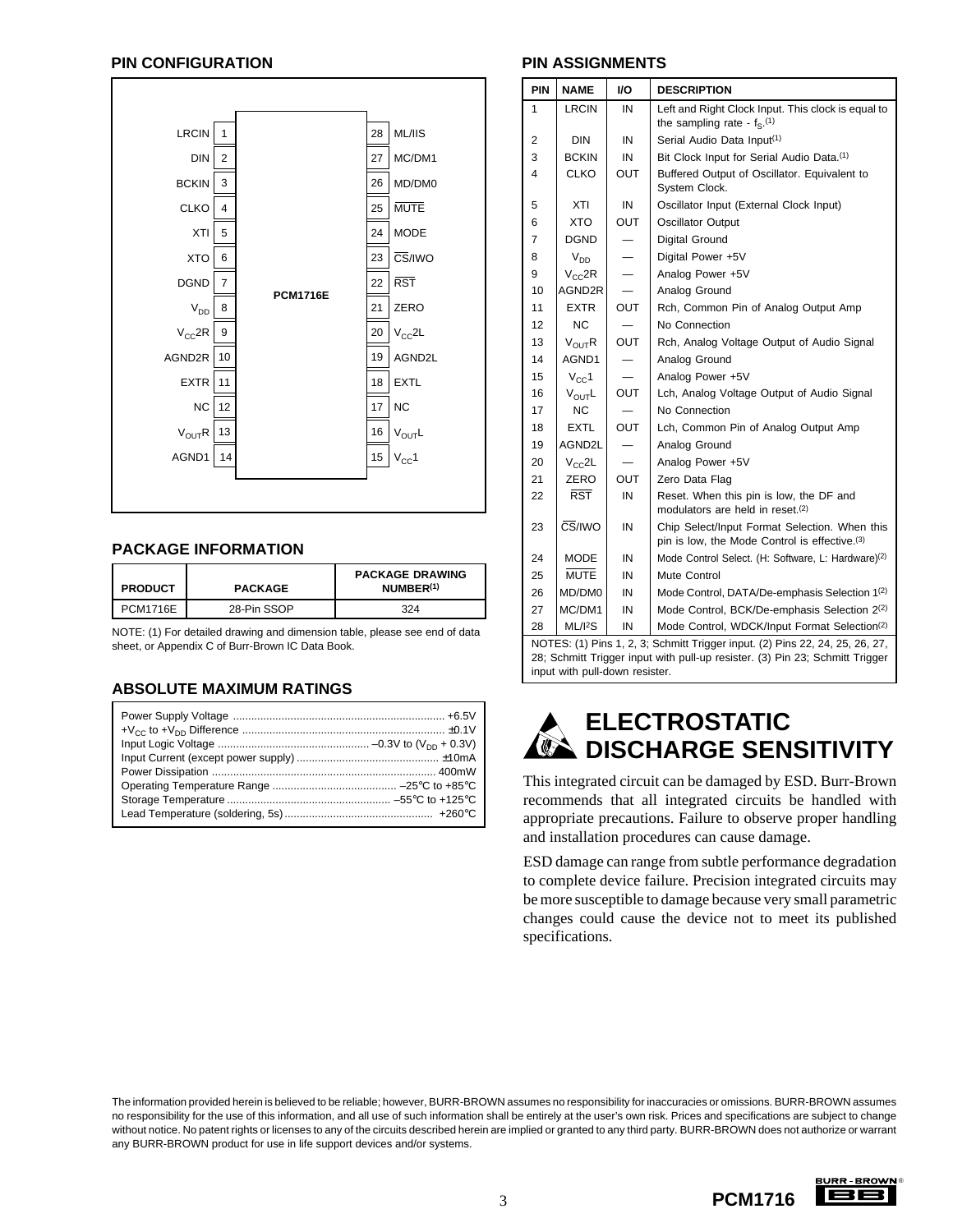### **TYPICAL PERFORMANCE CURVES**

All specifications at +25°C, +V<sub>CC</sub> = +V<sub>DD</sub> = +5V,  $f_S$  = 44.1kHz, and 24-bit input data, SYSCLK = 384f<sub>S</sub>, unless otherwise noted.





DYNAMIC RANGE vs SAMPLING FREQUENCY  $(V_{CC} = V_{DD} = 5V, 24-Bit)$ 









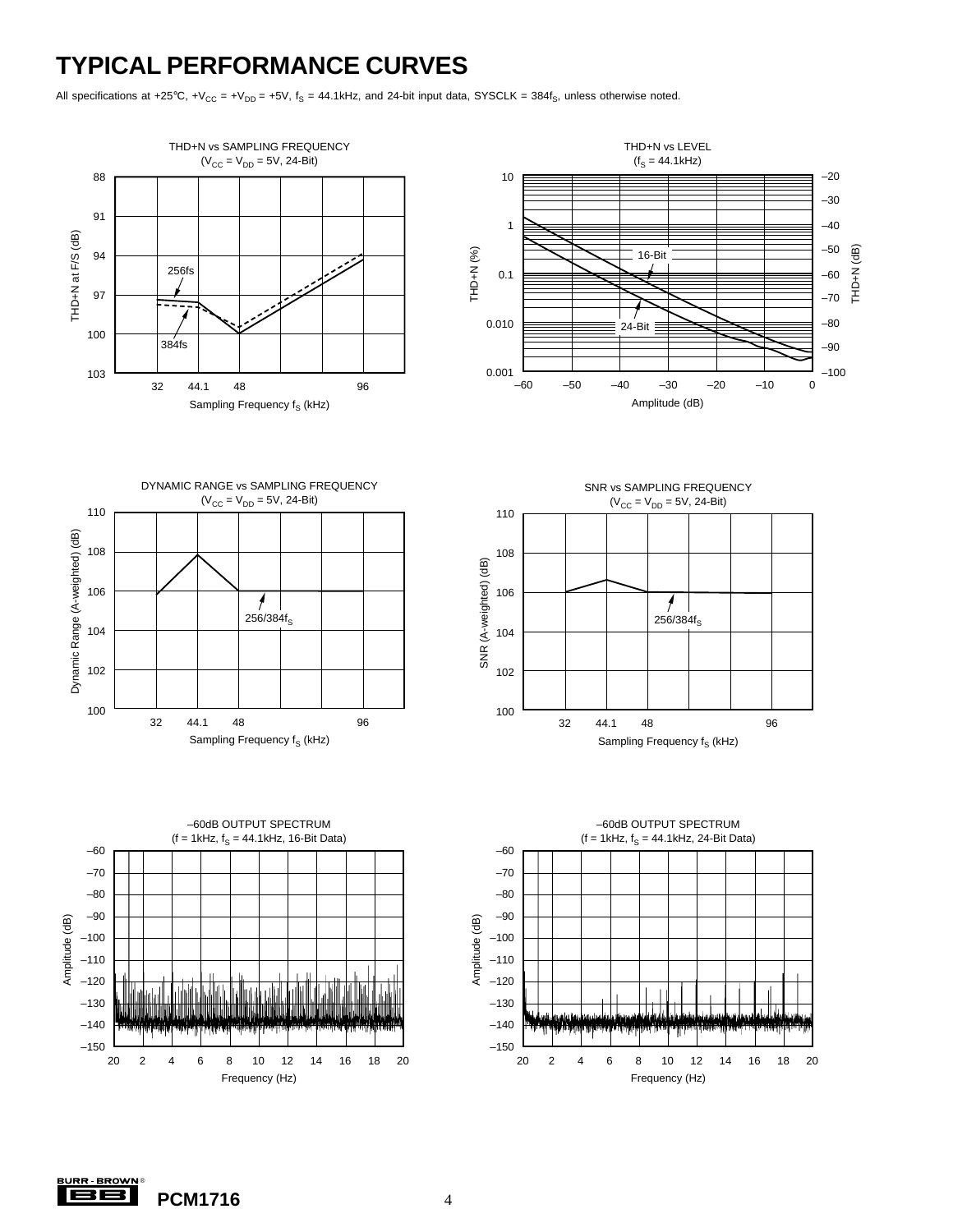### **TYPICAL PERFORMANCE CURVES (CONT)**



















**BB** 

3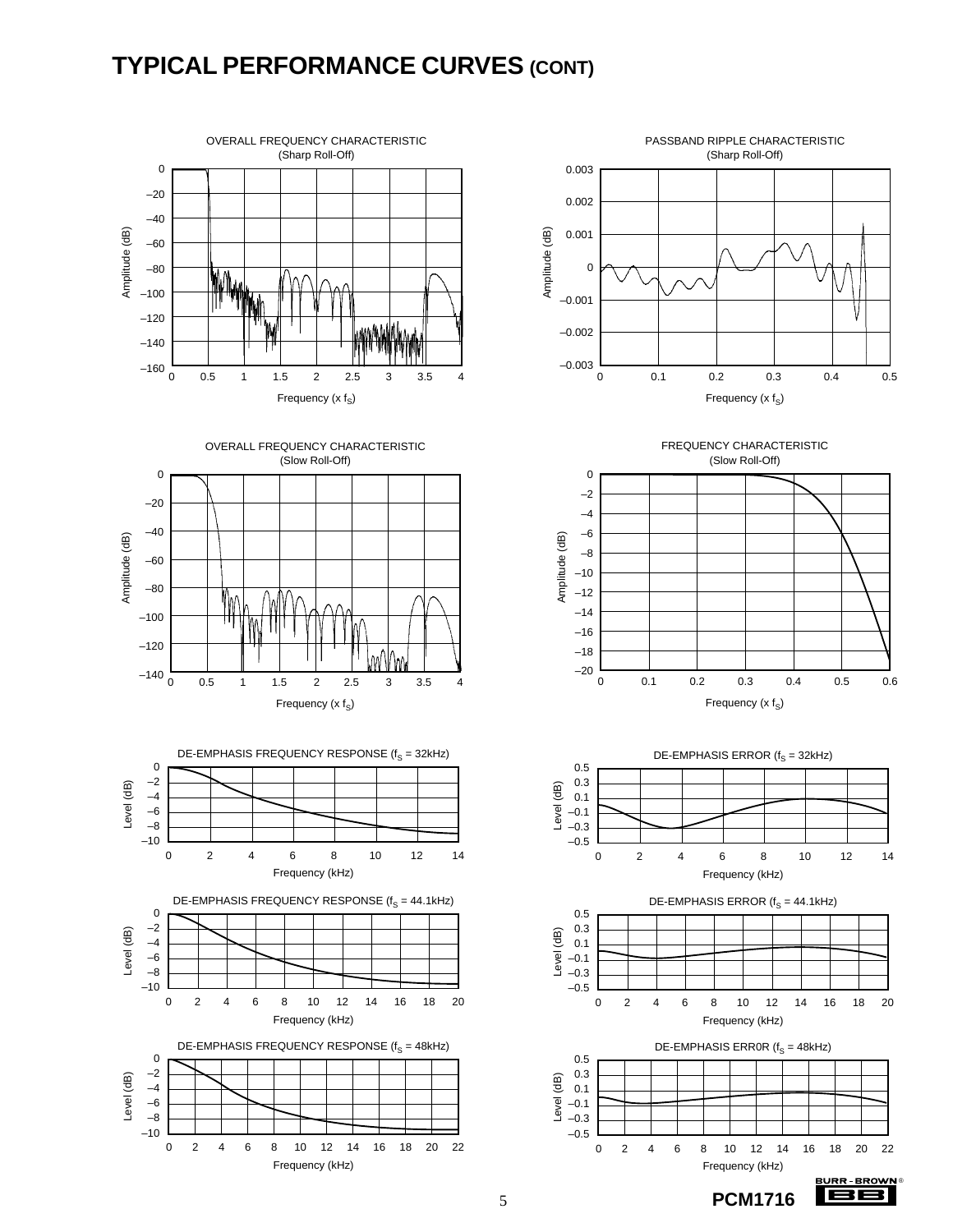#### **SYSTEM CLOCK**

The system clock for PCM1716 must be either  $256f_s$ ,  $384f_s$ ,  $512f_S$  or  $768f_S$ , where  $f_S$  is the audio sampling frequency (typically 32kHz, 44.1kHz, 48kHz, or 96kHz). But  $768f_S$  at 96kHz is not accepted.

The system clock can be either a crystal oscillator placed between XTI (pin 5) and XTO (pin 6), or an external clock input to XTI. If an external system clock is used, XTO is open (floating). Figure 1 illustrates the typical system clock connections.

PCM1716 has a system clock detection circuit which automatically senses if the system clock is operating at  $256f_S \sim$  $768f_S$ . The system clock should be synchronized with LRCIN (pin 1) clock. LRCIN (left-right clock) operates at the sampling frequency  $f_s$ . In the event these clocks are not synchronized, PCM1716 can compensate for the phase difference internally. If the phase difference between left-right and system clocks is greater than 6-bit clocks (BCKIN), the synchronization is performed internally. While the synchronization is processing, the analog output is forced to a DC level at bipolar zero. The synchronization typically occurs in less than 1 cycle of LRCIN.



FIGURE 1. System Clock Connection.

Typical input system clock frequencies to the PCM1716 are shown in Table I, also, external input clock timing requirements are shown in Figure 2.



FIGURE 2. XTI Clock Timing.

### **DATA INTERFACE FORMATS**

Digital audio data is interfaced to PCM1716 on pins 1, 2, and 3, LRCIN (left-right clock), DIN (data input) and BCKIN (bit clock). PCM1716 can accept both standard, I<sup>2</sup>S, and left justified data formats.

Figure 3 illustrates acceptable input data formats. Figure 4 shows required timing specification for digital audio data.

#### **Reset**

PCM1716 has both internal power-on reset circuit and the RST pin (pin 22) which accepts an external forced reset by  $\overline{RST}$  = LOW. For internal power on reset, initialize (reset) is done automatically at power on  $V_{DD} > 2.2V$  (typ). During internal reset = LOW, the output of the DAC is invalid and the analog outputs are forced to  $V_{CC}/2$ . Figure 5 illustrates the timing of the internal power on reset.

PCM1716 accepts an external forced reset when  $\overline{RST} = L$ . When  $\overline{RST} = L$ , the output of the DAC is invalid and the analog outputs are forced to  $V_{CC}/2$  after internal initialization (1024 system clocks count after  $\overline{RST}$  = H.) Figure 6 illustrates the timing of the  $\overline{RST}$  pin.

#### **Zero Out (pin 21)**

If the input data is continuously zero for 65536 cycles of BCK, an internal FET is switched to "ON". The drain of the internal FET is the zero-pin, it will enable "wired-or" with external circuit. This zero detect function is available in both software mode and hardware mode.

|                                                   | <b>SYSTEM CLOCK FREQUENCY - MHz</b> |                 |                        |                 |
|---------------------------------------------------|-------------------------------------|-----------------|------------------------|-----------------|
| SAMPLING RATE FREQUENCY (f <sub>S</sub> ) - LRCIN | $256f_S$                            | $384f_s$        | $512f_s$               | $768f_S$        |
| 32kHz                                             | 8.1920                              | 12.2880         | 16.3840                | 24.5760         |
| 44.1kHz                                           | 11.2896                             | 16.9340         | 22.5792                | 33.8688(1)      |
| 48kHz                                             | 12.2880                             | 18.4320         | 24.5760                | $36.8640^{(1)}$ |
| 96kHz                                             | 24.5760                             | $36.8640^{(1)}$ | 49.1520 <sup>(1)</sup> | __              |

NOTE: (1) The Internal Crystal oscillator frequency cannot be larger than 24.576MHz.

TABLE I. Typical System Clock Frequency.

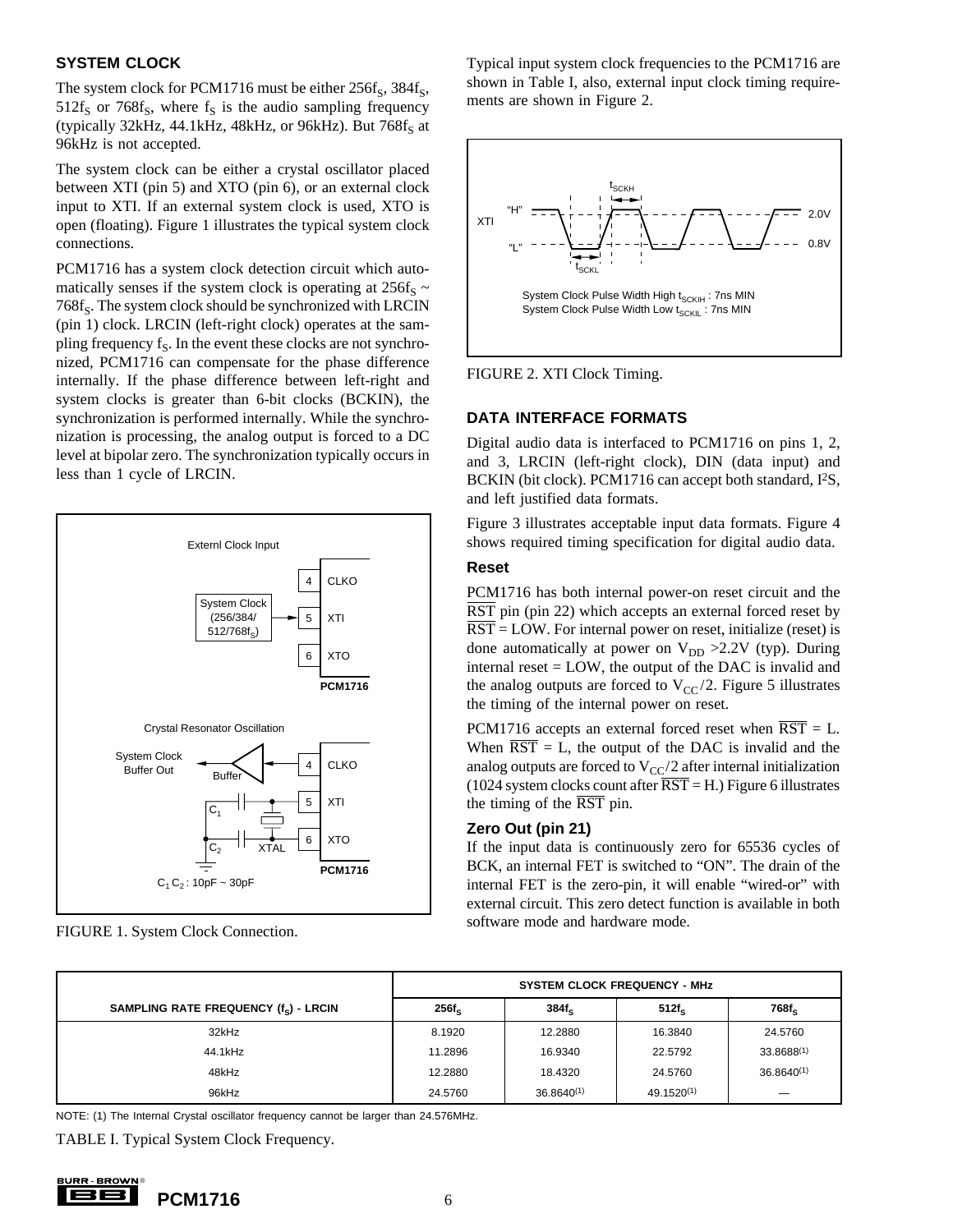

FIGURE 3. Audio Data Input Formats.



FIGURE 4. Audio Data Input Timing Specification.

<u>BURR BROWN</u> 188 7 **PCM1716**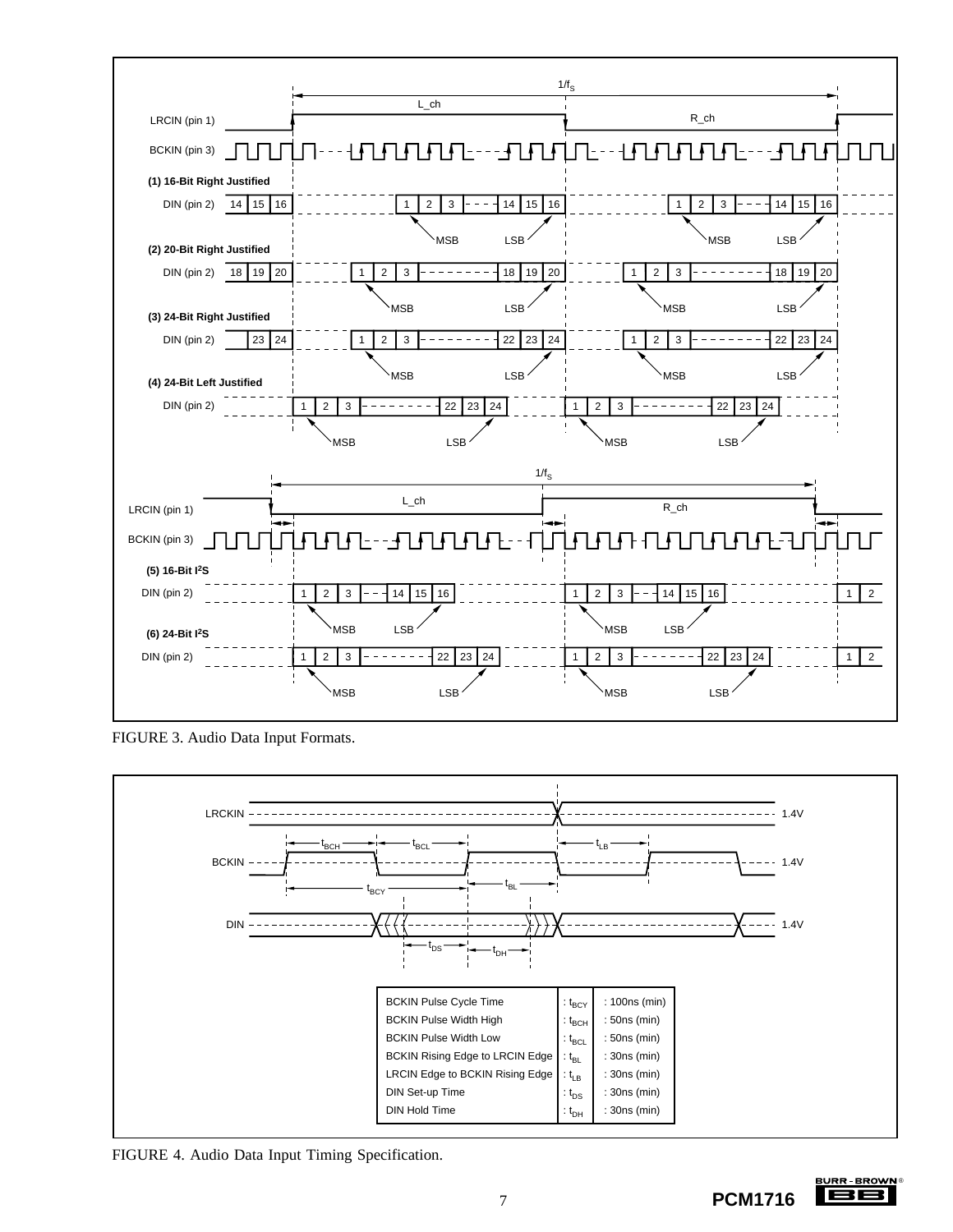

FIGURE 5. Internal Power-On Reset Timing.



FIGURE 6. External Forced Reset Timing.

### **FUNCTIONAL DESCRIPTION**

PCM1716 has several built-in functions including digital attenuation, digital de-emphasis, input data format selection, and others. These functions are software controlled. PCM1716 can be operated in two different modes, software mode or hardware mode. Software mode is a three-wire interface using pin 28 (ML), 27 (MC), and 26 (MD).

PCM1716 can also be operated in hardware mode, where static control signals are used on pin 28 (115, pin 27 (DM1), pin 26 (DM0) and pin 23 (IWO).

This basic operation mode as software or hardware can be selected by pin 24 (MODE) as shown in Table II.

| MODE (pin $24$ ) = H | Software Mode |
|----------------------|---------------|
| MODE (pin $24$ ) = L | Hardware Mode |

TABLE II. Mode Control.

Table III indicates which functions are selectable within the users chosen mode. All of the functions shown are selectable within the software mode, but only de-emphasis control, soft mute and input data format may be selected when using PCM1716 in the hardware mode.

| <b>FUNCTION</b>                | <b>SOFTWARE</b><br>$(Mode = H)$ | <b>HARDWARE</b><br>$(Mode = L)$ |
|--------------------------------|---------------------------------|---------------------------------|
| Input Data Format Selection    | റ                               | ∩                               |
| Input Data Bit Selection       | ( )                             |                                 |
| Input LRCIN Polarity Selection | റ                               | X                               |
| De-emphasis Control            | റ                               | ∩                               |
| Mute                           | ∩                               | ∩                               |
| Attenuation                    | റ                               | x                               |
| Infinity Zero Mute Control     | ∩                               | X                               |
| DAC Operation Control          | റ                               | x                               |
| Slow Roll-Off Selection        | ∩                               | x                               |
| <b>Output Phase Selection</b>  |                                 | x                               |
| <b>CLKO Output Selection</b>   |                                 | x                               |

NOTE: O = Selectable, X: Not Selectable.

TABLE III. Mode Control, Selectable Functions.

#### **HARDWARE MODE (MODE = L)**

In hardware mode, the following function can be selected.

#### **De-emphasis control**

De-emphasis control can be selected by DM1 (pin 27) and DM0 (pin 26)

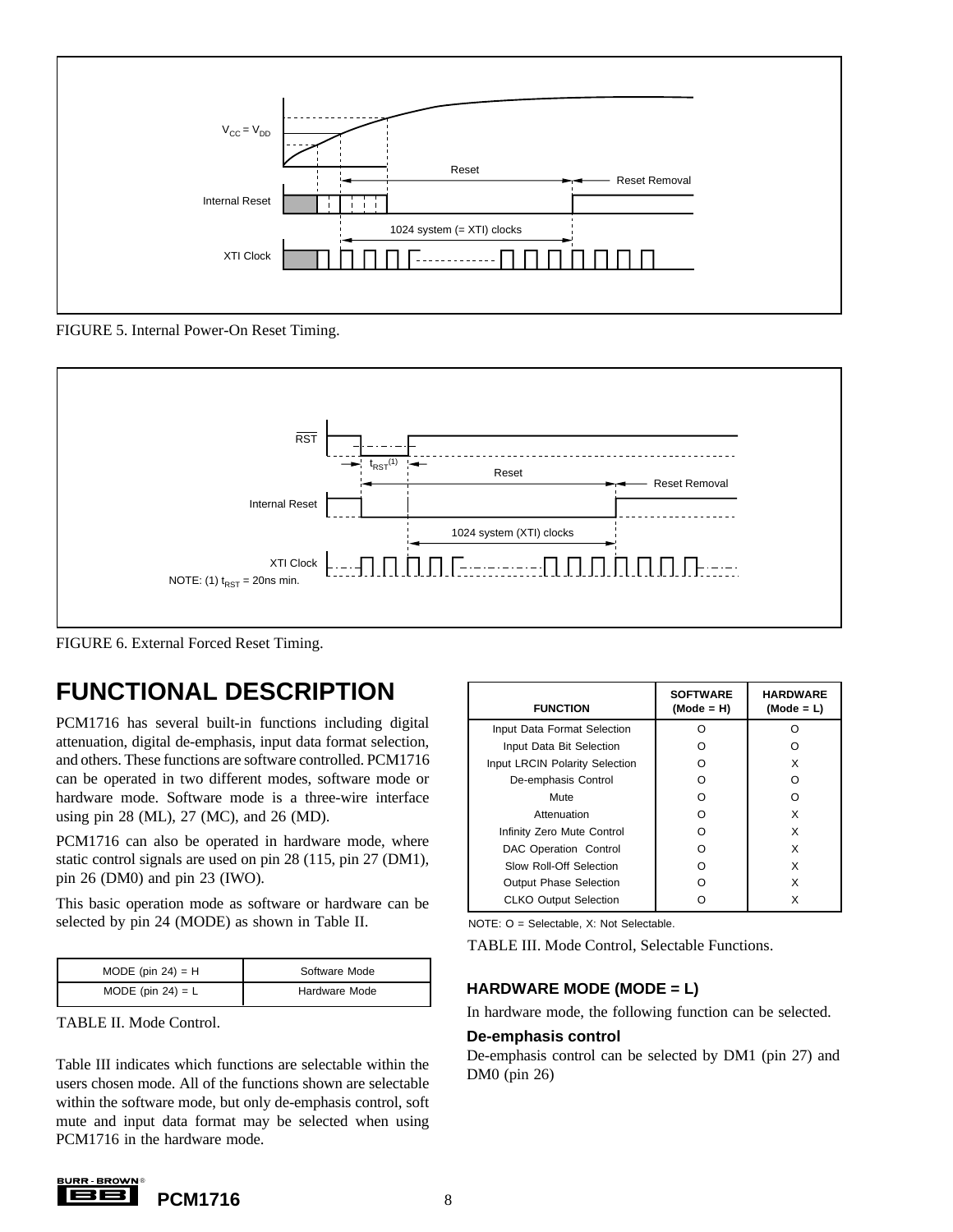| DM1 (Pin 27) | <b>DM0 (Pin 26)</b> | <b>DE-EMPHASIS</b> |
|--------------|---------------------|--------------------|
|              |                     | OFF                |
|              |                     | 48kHz              |
|              |                     | 44.1kHz            |
|              |                     | 32kHz              |

TABLE IV. De-emphasis Control.

#### **Input Audio Data Format**

Input data format can be selected by  $I^2S$  (pin 28) and IWO (pin 23)

|   | 12S (Pin 28)   IWO (Pin 23) | <b>DATA FORMAT</b>                        |
|---|-----------------------------|-------------------------------------------|
|   |                             | 16-Bit Data Word, Normal, Right Justified |
|   | н                           | 20-Bit Data Word, Normal, Right Justified |
| н |                             | 16-Bit Data Word, I <sup>2</sup> S Format |
|   |                             | 24-Bit Data Word, I <sup>2</sup> S Format |

TABLE V. Data Format Control.

#### **SOFT MUTE**

Soft Mute function can be controlled by  $\overline{\text{MUTE}}$  (pin 25)

| MUTE (Pin 25) | <b>SOFT MUTE</b>            |
|---------------|-----------------------------|
|               | Mute ON                     |
|               | Mute OFF (Normal Operation) |

#### **SOFTWARE MODE (MODE = H)**

**MAPPING OF PROGRAM REGISTERS**

PCM1716's special functions at software mode is shown in Table VI. These functions are controlled using a ML, MC, MD serial control signal.

| <b>FUNCTION</b>                                                                                    | <b>DEFAULT MODE</b>              |
|----------------------------------------------------------------------------------------------------|----------------------------------|
| Input Audio Data Format Selection<br><b>Standard Format</b><br>Left Justified<br><b>I2S Format</b> | <b>Standard Format</b>           |
| Input Audio Data Bit Selection<br>16-Bit<br>20-Bit<br>24-Bit                                       | 16-Bit                           |
| Input LRCIN Polarity Selection<br>$Lch/Rch = High/Low$<br>$Lch/Rch = Low/High$                     | $Lch/Rch = High/Low$             |
| De-emphasis Control                                                                                | OFF                              |
| Soft Mute Control                                                                                  | OFF                              |
| <b>Attenuation Control</b><br>Lch, Rch Individually<br>Lch. Rch Common                             | 0dB, Individual                  |
| Infinite Zero Mute Control                                                                         | Not Operated                     |
| <b>DAC Operation Control</b>                                                                       | Operated                         |
| Sampling Rate Selection for De-emphasis<br><b>Standard Frequency</b><br>44 1kHz<br>48kHz<br>32kHz  | 44 1kHz                          |
| Slow Roll-Off Selection                                                                            | Not Selected<br>(Sharp Roll-Off) |
| Output Phase Selection                                                                             | Not Inverted                     |
| <b>CLK0 Output Selection</b>                                                                       | Input Frequency                  |

TABLE VI. Selectable Functions and Default.

### **PROGRAM REGISTER BIT MAPPING**

PCM1716's special functions are controlled using four program registers which are 16 bits long. These registers are all loaded using MD. After the 16 data bits are clocked in, ML is used to latch in the data to the appropriate register. Table VII shows the complete mapping of the four registers and Figure 7 illustrates the serial interface timing.

# MODE0 | res | res | res | res | res | A1 | A0 | LDL | AL7 | AL6 | AL5 | AL4 | AL3 | AL2 | AL1 | AL0 MODE1 | res | res | res | res | res | A1 | A0 | LDR | AR7 | AR6 | AR5 | AR4 | AR3 | AR2 | AR1 | AR0 MODE2 | res | res | res | res | res | A1 | A0 | res | res | res | res | IW1 | IW0 | OPE | DEM | MUT MODE3 | res | res | res | res | res | A1 | A0 | IZD | SF1 | SF0 | CK0 | REV | SR0 | ATC | LRP | I<sup>2</sup>S B15 B14 B13 B12 B11 B10 B9 B8 B7 B6 B5 B4 B3 B2 B1 B0 ML (pin 28)  $MC$  (pin 27)  $\begin{equation} \begin{bmatrix} \text{T} & \text{T} \end{bmatrix} \begin{bmatrix} \text{T} & \text{T} \end{bmatrix} \begin{bmatrix} \text{T} & \text{T} \end{bmatrix} \begin{bmatrix} \text{T} & \text{T} \end{bmatrix} \begin{bmatrix} \text{T} & \text{T} \end{bmatrix} \begin{bmatrix} \text{T} & \text{T} \end{bmatrix} \begin{bmatrix} \text{T} & \text{T} \end{bmatrix} \begin{bmatrix} \text{T} & \text{T} \end{bmatrix} \begin{bmatrix} \text{T} & \text{T} \end{bmatrix} \begin{bmatrix} \text{T} & \$ MD (pin 26)

B15 B14 B13 B12 B11 B10 B9 B8 B7 B6 B5 B4 B3 B2 B1 B0

FIGURE 7. Three-Wire Serial Interface.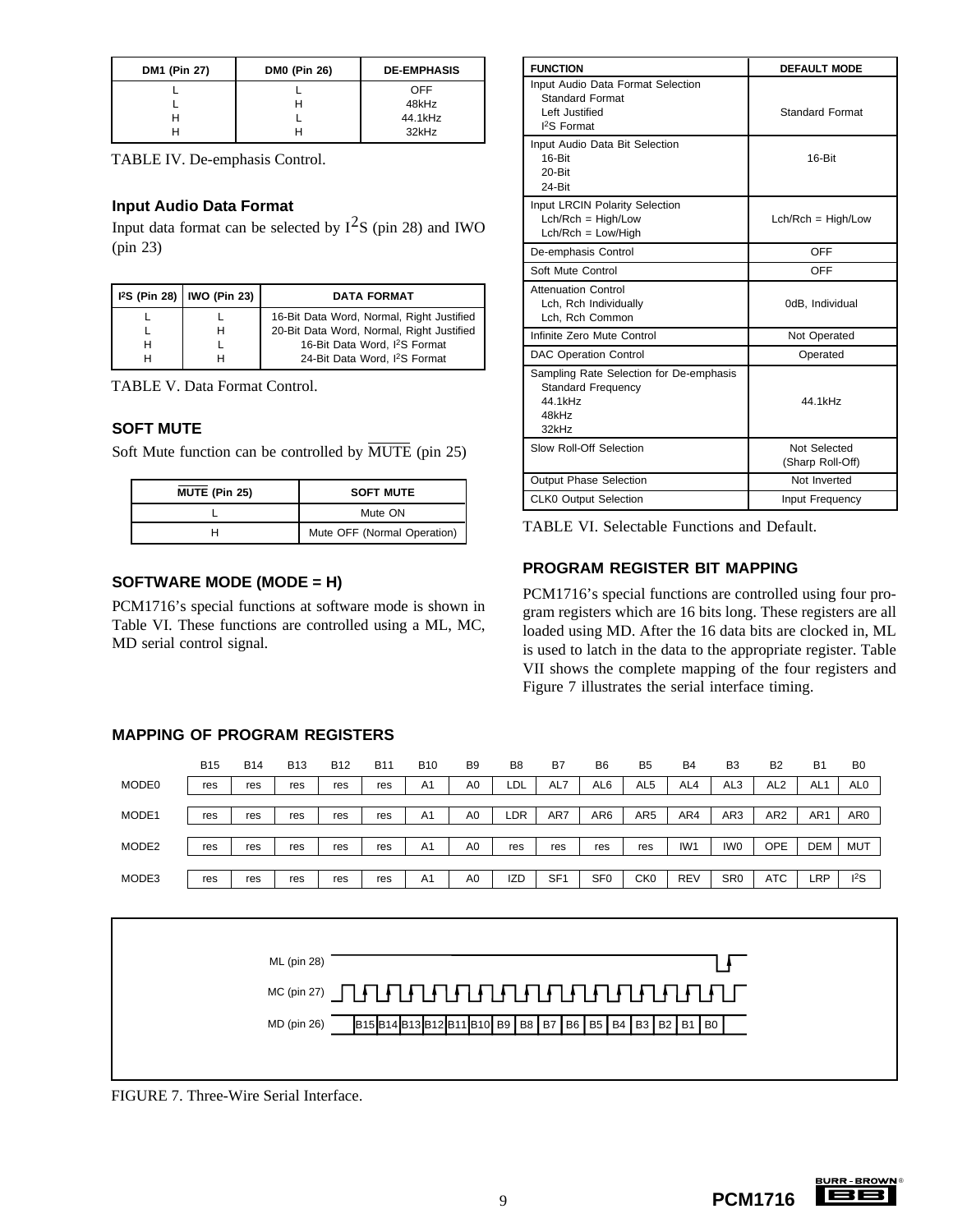| <b>REGISTER</b><br><b>NAME</b> | <b>BIT</b><br><b>NAME</b>                                                                                      | <b>DESCRIPTION</b>                                                                                                                                                                                                                                                                            |
|--------------------------------|----------------------------------------------------------------------------------------------------------------|-----------------------------------------------------------------------------------------------------------------------------------------------------------------------------------------------------------------------------------------------------------------------------------------------|
| Register 0                     | AL (7:0)<br>LDL<br>A (1:0)<br>res                                                                              | DAC Attenuation Data for Lch<br>Attenuation Data Load Control for Lch<br><b>Register Address</b><br>Reserved, should be "L"                                                                                                                                                                   |
| Register 1                     | AR (7:0)<br>I DR<br>A (1:0)<br>res                                                                             | DAC Attenuation Data for Rch<br>Attenuation Data Load Control for Rch<br><b>Register Address</b><br>Reserved, should be "L"                                                                                                                                                                   |
| Register 2                     | <b>MUT</b><br><b>DEM</b><br>OPE<br>IW(1:0)<br>res<br>A (1:0)<br>res                                            | Left and Right DACs Soft Mute Control<br>De-emphasis Control<br>Left and Right DACs Operation Control<br>Input Audio Data Bit and Format Select<br>Reserved<br><b>Register Address</b><br>Reserved, should be "L"                                                                             |
| Register 3                     | 12S<br><b>LRP</b><br><b>ATC</b><br><b>SRO</b><br><b>RFV</b><br>CKO<br>SF (1:0)<br><b>IZD</b><br>A (1:0)<br>res | Audio Data Format Select<br>Polarity of LRCIN Select<br><b>Attenuator Control</b><br>Slow Roll-Off Select<br><b>Output Phase Select</b><br><b>CLKO Output Select</b><br>Sampling Rate Select<br>Internal Zero Detection Circuit Control<br><b>Register Address</b><br>Reserved, should be "L" |

TABLE VII. Register Functions

#### **REGISTER 0 (A1 = 0, A0 = 0)**

|  |  |  | B15 B14 B13 B12 B11 B10 B9 B8 B7 B6 B5 B4 B3 B2 B1 B0         |  |  |  |  |
|--|--|--|---------------------------------------------------------------|--|--|--|--|
|  |  |  | res res res res res A1 A0 LDL AL7 AL6 AL5 AL4 AL3 AL2 AL1 AL0 |  |  |  |  |

Register 0 is used to control left channel attenuation. Bits 0 - 7 (AL0 - AL7) are used to determine the attenuation level. The level of attenuation is given by:

$$
ATT = 0.5 \times (data-255) (dB)
$$
  
FFh = -0dB  
FEh = -0.5dB  
:  
:  
01h = -127.5dB  
00h = - $\infty$  (= Mute)

#### **ATTENUATION DATA LOAD CONTROL**

Bit 8 (LDL) is used to control the loading of attenuation data in B0:B7. When LDL is set to 0, attenuation data will be loaded into AL0:AL7, but it will not affect the attenuation level until LDL is set to 1. LDR in Register 1 has the same function for right channel attenuation.

#### **REGISTER 1 (A1 = 0, A0 = 1)**

B15 B14 B13 B12 B11 B10 B9 B8 B7 B6 B5 B4 B3 B2 B1 B0 | res | res | res | res | A1 | A0 | LDR | AR7 | AR6 | AR5 | AR4 | AR3 | AR2 | AR1 | AR0

Register 1 is used to control right channel attenuation. As in Register 1, bits 0 - 7 (AR0 - AR7) control the level of attenuation.

#### **REGISTER 2 (A1 = 1, A0 = 0)**

|  |  |  | B15 B14 B13 B12 B11 B10 B9 B8 B7 B6 B5 B4 B3 B2 B1 B0 |  |  |  |                                                              |
|--|--|--|-------------------------------------------------------|--|--|--|--------------------------------------------------------------|
|  |  |  |                                                       |  |  |  | res res res res res A1 A0 res res res res W1 WO OPE DEM MUTE |

Register 2 is used to control soft mute, de-emphasis, operation enable, input resolution, and input audio data bit and format.

| MUT (B0)  |               |
|-----------|---------------|
| $MUT = L$ | Soft Mute OFF |
| $MUT = H$ | Soft Mute ON  |

| <b>DEM (B1)</b> |                 |
|-----------------|-----------------|
| $DEM = L$       | De-emphasis OFF |
| $DEM = H$       | De-emphasis ON  |

| <b>OPE (B2)</b> |                   |
|-----------------|-------------------|
| $OPE = L$       | Normal Operation  |
| $OPE = H$       | DAC Operation OFF |

when OPE (B2) is "HIGH", the output of the DAC will be forced to bipolar zero, irrespective of any input data.

IWO (B3), IW1 (B4) and  $I^2S$  (B0) of Register 3

These resisters, IWO, IW1,  $I^2S$  determine the input data word and input data format as shown below.

| IW1 | IW <sub>0</sub> | $^{12}S$ | Audio Interface                   |  |  |  |  |
|-----|-----------------|----------|-----------------------------------|--|--|--|--|
|     |                 |          | 16-Bit Standard (Right-Justified) |  |  |  |  |
|     |                 |          | 20-Bit Standard (Right-Justified) |  |  |  |  |
|     |                 |          | 24-Bit Standard (Right-Justified) |  |  |  |  |
|     |                 |          | 24-Bit Left-Justified (MSB First) |  |  |  |  |
| 0   | ŋ               |          | 16-Bit <sup>2</sup> S             |  |  |  |  |
|     |                 |          | 24-Bit <sup>2</sup> S             |  |  |  |  |
|     |                 |          | Reserved                          |  |  |  |  |
|     |                 |          | Reserved                          |  |  |  |  |
|     |                 |          |                                   |  |  |  |  |

#### **REGISTER 3 (A1 = 1, A0 = 1)**

|  |  |  | B15 B14 B13 B12 B11 B10 B9 B8 B7 B6 B5 B4 B3 B2 B1 B0 |  |  |  |                                                               |
|--|--|--|-------------------------------------------------------|--|--|--|---------------------------------------------------------------|
|  |  |  |                                                       |  |  |  | res res res res res A1 A0 IZD SF1 SF0 CKO REV SRO ATC LRP 12S |

#### **REGISTER 3 (A1 = 1, A0 = 1)**

Register 3 is used to control input data format and polarity, attenuation channel control, system clock frequency, sampling frequency, infinite zero detection, output phase, CLKO output, and slow roll-off.

Bit 8 is used to control the infinite zero detection function  $(IZD)$ .

When IZD is "LOW", the zero detect circuit is off. Under this condition, no automatic muting will occur if the input is continuously zero. When IZD is "HIGH", the zero detect feature is enabled. If the input data is continuously zero for 65, 536 cycles of BCKIN, the output will be immediately

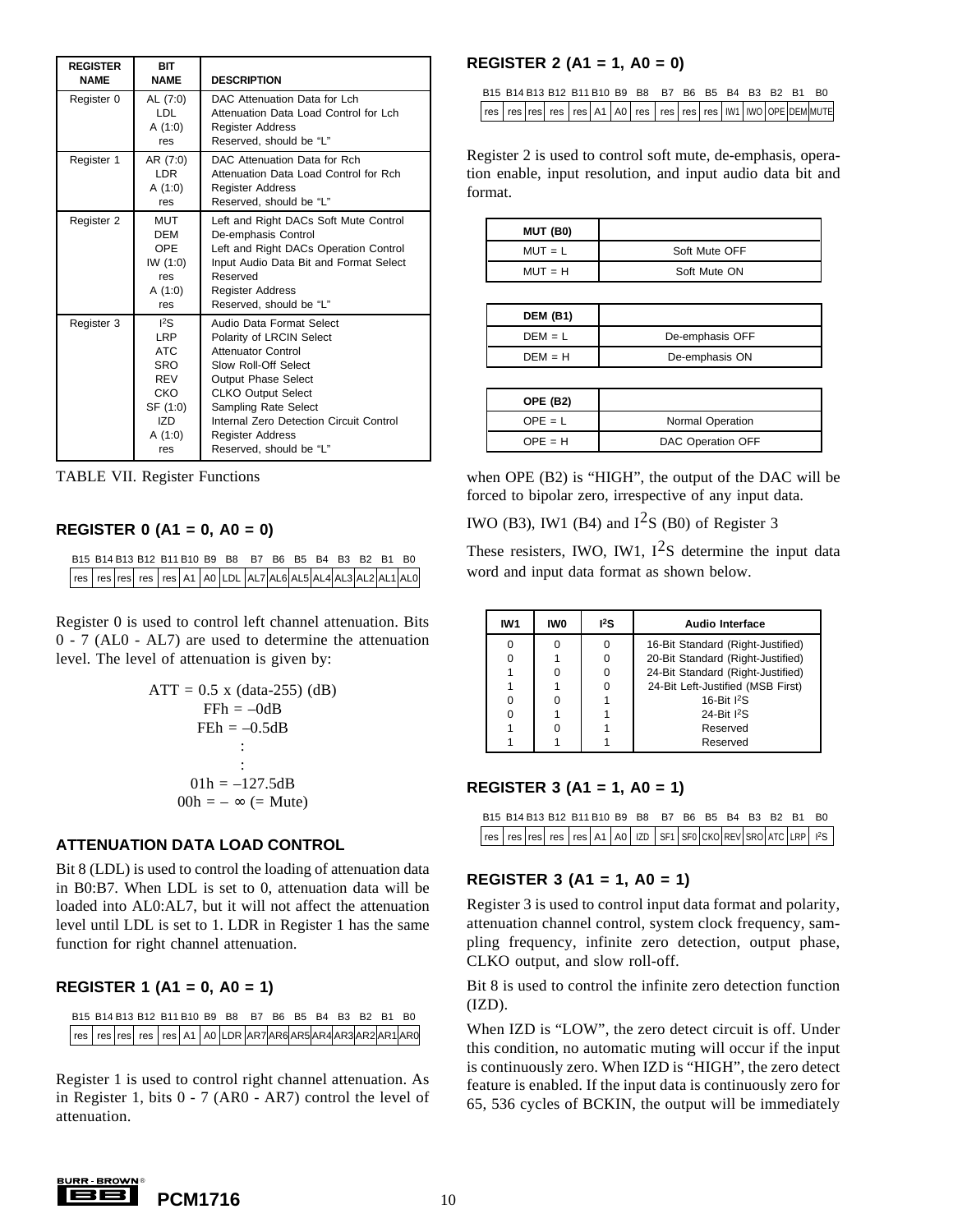forced to a bipolar zero state  $(V_{CC}/2)$ . The zero detection feature is used to avoid noise which may occur when the input is DC. When the output is forced to bipolar zero, there may be an audible click. PCM1716 allows the zero detect feature to be disabled so the user can implement an external muting circuit.

| IZD (B8) |                      |
|----------|----------------------|
| $B8 = L$ | Zero Detect Mute OFF |
| $B8 = H$ | Zero Detect Mute ON  |

Bits 6 (SF0) and 7 (SF1) are used to select the sampling frequency for De-emphasis.

| SF <sub>1</sub> | SF <sub>0</sub> | <b>Sampling Rate</b> |  |  |  |  |  |
|-----------------|-----------------|----------------------|--|--|--|--|--|
|                 |                 | Reserved             |  |  |  |  |  |
| U               |                 | 48kHz                |  |  |  |  |  |
|                 |                 | 44.1kHz              |  |  |  |  |  |
|                 |                 | 32kHz                |  |  |  |  |  |

CKO (B5) is output frequency control at CLKO pin, can be selected as Buffer (1/1) or half rate of input frequency  $(1/2).$ 

| $CKO = L$ | Buffer Out of XTi Clock               |
|-----------|---------------------------------------|
| $CKO = H$ | Half (1/2) Frequency Out of XTi Clock |

REF (B4) is output analog signal phase control.

| $RFV = I$ | Normal Output          |
|-----------|------------------------|
| $REV = H$ | <b>Inverted Output</b> |

SRO (B3) is roll-off performance of digital filter selection.

| $SRO = L$ | Sharp Roll-Off |
|-----------|----------------|
| $SRO = H$ | Slow Roll-Off  |

ATC (B2) is used as an attenuation control. When bit 3 is set HIGH, the attenuation data on Register 0 is used for both channels, and the data in Register 1 is ignored. When bit 3 is LOW, each channel has separate attenuation data.

| $ATC = L$ | Ch Individual ATT Control |
|-----------|---------------------------|
| $ATC = H$ | Common ATT Control        |

Bits  $0$  (I<sup>2</sup>S) and 1 (LRP) are used to control the input data format. A "LOW" on bit 0 sets the format to (MSB-first, right-justified Japanese format) and a "HIGH" sets the format to  $I^2S$  (Philips serial data protocol). Bit 1 (LRP) is used to select the polarity of LRCIN (sample rate clock). When bit 1 is "LOW", left channel data is assumed when LRCIN is in a "HIGH" phase and right channel data is assumed when LRCIN is in a "LOW" phase. When bit 1 is "HIGH", the polarity assumption is reversed.

| $\overline{\phantom{0}}$<br>—<br>—— | <b>nh</b> |
|-------------------------------------|-----------|
| = H<br>. .<br><u>.</u>              | $\cdot$ . |



FIGURE 8. Program Register Input Timing.

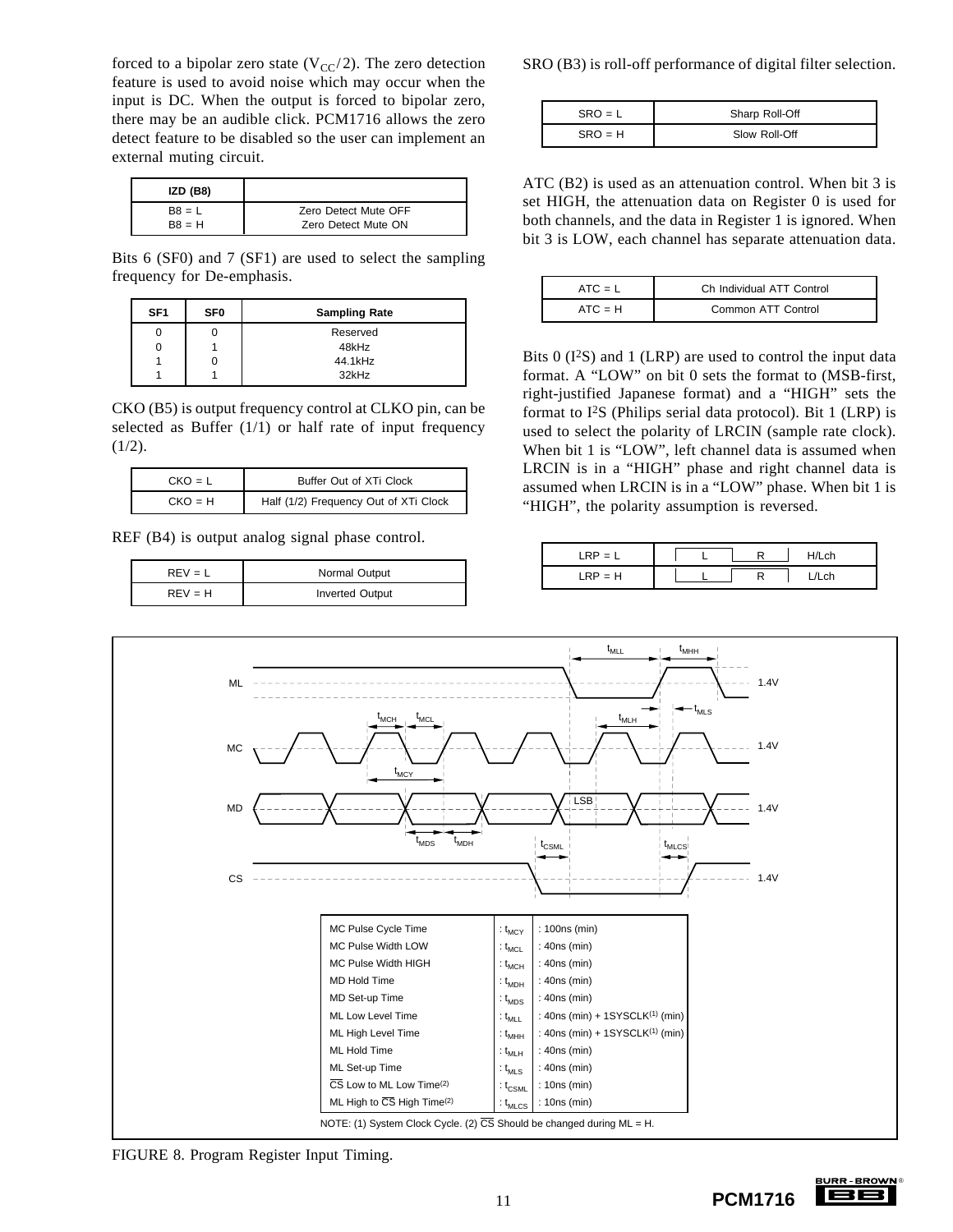### **THEORY OF OPERATION**

The delta-sigma section of PCM1716 is based on a 8-level amplitude quantizer and a 4th-order noise shaper. This section converts the oversampled input data to 8-level deltasigma format.

This newly developed, "Enhanced Multi-level Delta-Sigma" architecture achieves high-grade audio dynamic performance and sound quality.

A block diagram of the 8-level delta-sigma modulator is shown in Figure 9. This 8-level delta-sigma modulator has the advantage of stability and clock jitter sensitivity over the typical one-bit (2 level) delta-sigma modulator.

The combined oversampling rate of the delta-sigma modulator and the internal 8-times interpolation filter is  $64f<sub>S</sub>$  for all system clock ratios  $(256/384/512/768f_S)$ .

The theoretical quantization noise performance of the 8-level delta-sigma modulator is shown in Figure 10. This enhanced multi-level delta-sigma architecture also has advantages for input clock jitter sensitivity due to the multilevel quantizer, simulated jitter sensitivity is shown in Figure 11.



FIGURE 9. 8-Level Delta-Sigma Modulator.



FIGURE 10. Quantization Noise Spectrum. FIGURE 11. Jitter Sensitivity.



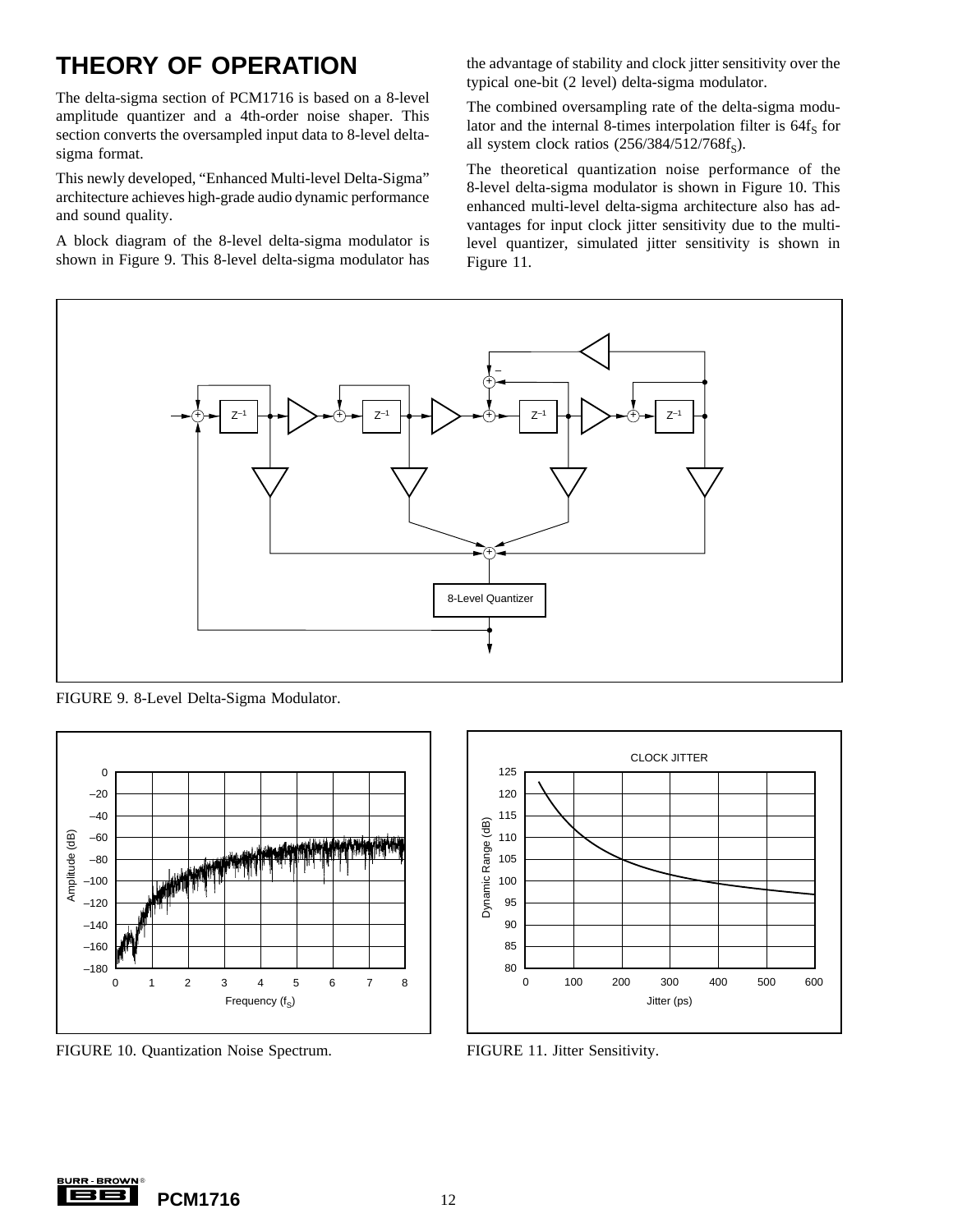### **APPLICATION CONSIDERATIONS**

#### **DELAY TIME**

There is a finite delay time in delta-sigma converters. In A/D converters, this is commonly referred to as latency. For a delta-sigma D/A converter, delay time is determined by the order number of the FIR filter stage, and the chosen sampling rate. The following equation expresses the delay time of PCM1716:

$$
T_D = 30 \times 1/f_S
$$

For  $f_S = 44.1$ kHz,  $T_D = 30/44.1$ kHz = 680 $\mu$ s

Applications using data from a disc or tape source, such as CD audio, DVD audio, Video CD, DAT, Minidisc, etc., generally are not affected by delay time. For some professional applications such as broadcast audio for studios, it is important for total delay time to be less than 2ms.

#### **OUTPUT FILTERING**

For testing purposes all dynamic tests are done on the PCM1716 using a 20kHz low pass filter. This filter limits the measured bandwidth for THD+N, etc. to 20kHz. Failure to use such a filter will result in higher THD+N and lower SNR and Dynamic Range readings than are found in the specifications. The low pass filter removes out of band noise. Although it is not audible, it may affect dynamic specification numbers.

The performance of the internal low pass filter from DC to 40kHz is shown in Figure 12. The higher frequency roll-off of the filter is shown in Figure 13. If the user's application has the PCM1716 driving a wideband amplifier, it is recommended to use an external low pass filter.



FIGURE 12. Low Pass Filter Response.

#### **BYPASSING POWER SUPPLIES**

The power supplies should be bypassed as close as possible to the unit. Refer to Figure 15 for optimal values of bypass capacitors.

### **POWER SUPPLY CONNECTIONS**

PCM1716 has three power supply connections: digital  $(V_{DD})$ , and analog  $(V_{CC})$ . Each connection also has a separate ground. If the power supplies turn on at different times, there is a possibility of a latch-up condition. To avoid this condition, it is recommended to have a common connection between the digital and analog power supplies. If separate supplies are used without a common connection, the delta between the two supplies during ramp-up time must be less than 0.1V.

An application circuit to avoid a latch-up condition is shown in Figure 14.



FIGURE 14. Latch-Up Prevention Circuit.



FIGURE 13. Low Pass Filter Response.